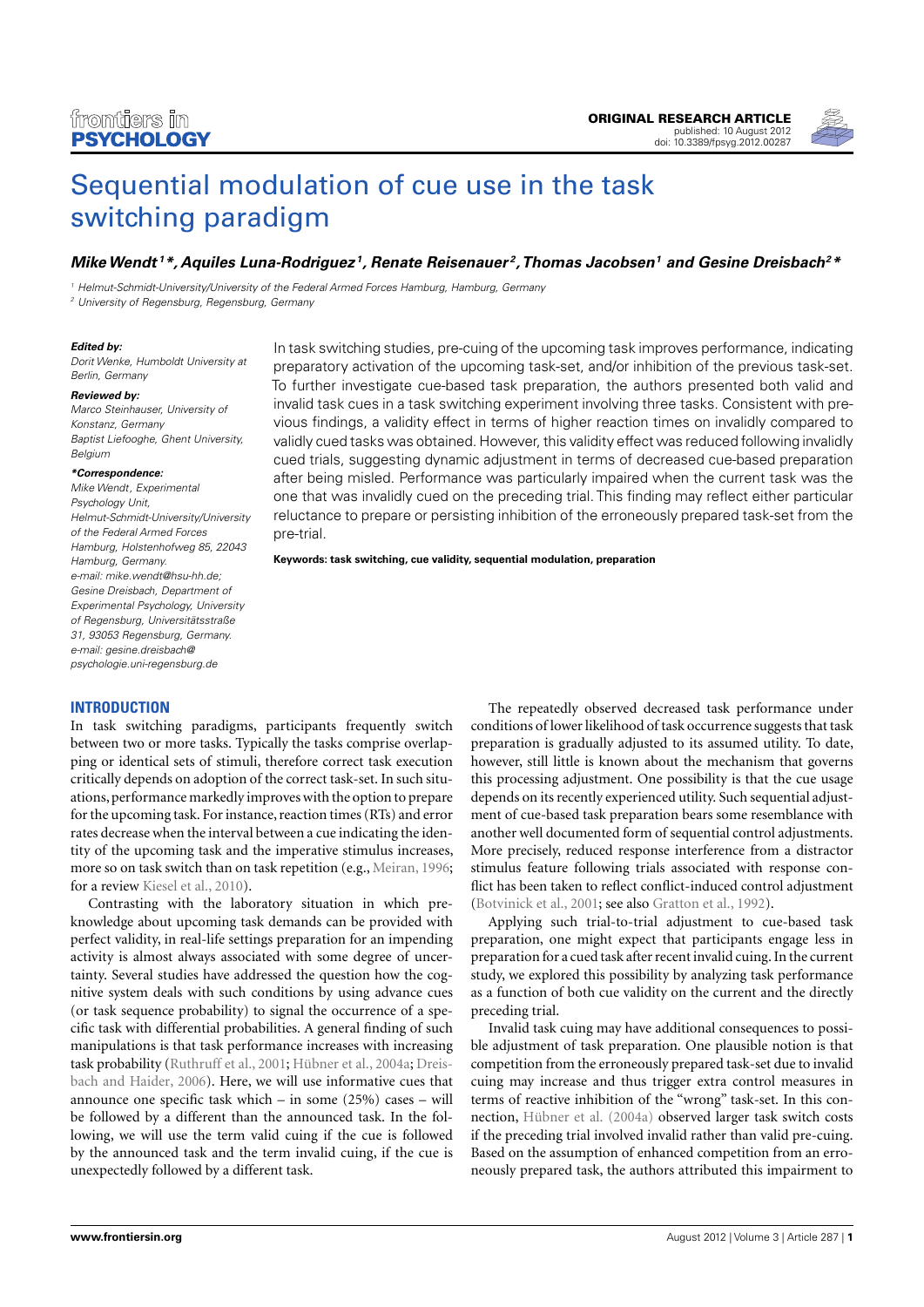reactive task-set inhibition (i.e., particular costs of switching to an inhibited task). Because the experiments in that study comprised only two tasks, a task switch following an invalidly cued trial always implied switching to the previously invalidly cued task. Due to this confound it was not possible to decide whether the post-invalid increase of switch cost was indeed due to reactive inhibition of the erroneously prepared task or reflects a general switching impairment after being misled – possibly brought about by reduced preparation. In the current study, we therefore used a task switching paradigm with *three* tasks, which allowed us to compare switching to the task which was erroneously prepared on the previous trial with switching to a different task.

To summarize, the current study investigated aftereffects of erroneous preparation of a task due to invalid cuing. Our main question was whether invalid cuing results in reduced preparatory engagement on the following trial. Furthermore, we wanted to know whether particular costs emerge when switching to a task which was invalidly cued on the preceding trial. In Experiment 1, we administered only task switch trials. In Experiment 2, we extended our investigation to task repetition trials.

# **EXPERIMENT 1**

To investigate current and subsequent consequences of preparation for a not-to-be-executed task, we applied a frequently used task switching paradigm involving three tasks afforded by the same set of stimuli. We presented advance cues which signaled with 75% likelihood the occurrence of a specific task. Because the target stimuli were completely ambiguous regarding the current task, additional information regarding the identity of the relevant task had to be provided in the case of invalid cuing. This was done by presenting a second, coherently valid, task cue, simultaneously with the target stimulus. To ensure that participants did not ignore the advance cues, no simultaneous cues were presented on validly cued trials.

# **METHOD**

#### **Participants**

Fourteen female and six male students of the University of Regensburg participated on a voluntary basis. They ranged in age from 19 to 33 years.

# **Apparatus and stimuli**

Participants viewed the screen from a distance of about 60 cm. All target stimuli were presented in white color on a dark gray background and occurred inside a rectangular frame, which was centered on the screen. The digits 1–9, except 5 served as target stimuli. The target stimulus was always presented in the center of the screen and extended 0.7–0.9 cm horizontally and 1.1 cm vertically. Depending on the currently relevant task, participants were instructed to classify the character as odd or even, smaller or larger than five or as extreme or medial (i.e., 1, 2, 8, 9 vs. 3, 4, 6, 7). Responses were given on a standard QWERTZ keyboard. Participants were instructed to press the left key ("y"-key) for *smaller*, and the right key ("m"-key) for *larger*. The S-R assignment in the *odd/even* and the *medial/extreme* tasks was counterbalanced across participants.

# **PROCEDURE**

On each trial, the task and the target stimulus was chosen randomly with the only constraint that no task was repeated on a subsequent trial. The target stimulus remained on the screen until a response key was pressed. Throughout each block of trials the rectangular frame was shown. It was filled with one of three colors to indicate the upcoming task. On a random 25% of trials this color cue did not match the upcoming task but the other task that was not presented on the preceding trial. Yellow indicated the odd/even task, cyan indicated the smaller/larger task, and purple indicated the extreme/medial task. These task cues were shown 500 ms after a response key was pressed, and remained on the screen for 100 ms, followed by a blank screen (except for the rectangular frame) for 400 ms, after which the target stimulus was presented. In case of an invalid trial, the target stimulus was presented with a simultaneous task cue, "overruling" the advance cue. In case of a validly cued task, no additional task cue was presented with the target stimulus.

Participants were instructed to identify the target by pressing the assigned response key as quickly as possible while avoiding errors. In case of an incorrect response, error feedback occurred for 800 ms slightly below the center of the screen. After three practice blocks of 20 trials each (the first block comprising only odd/even decisions, the second block comprising only smaller/larger decisions, and the third block comprising only extreme/medial decisions), participants were administered 10 blocks of 99 trials each. They were allowed to rest between blocks.

# **RESULTS**

The first three trials of each experimental block were considered "warm-up" trials and did not enter the statistical analyses. In addition, data from trials with RTs deviating more than 2 standard deviations from the mean RT of each experimental condition per participant were considered outliers and were also excluded from the analyses.

In an Analysis of Variance (ANOVA) with repeated measures on the factors Validity on Current Trial (valid, invalid), and Validity on Preceding Trial (valid, invalid) on the mean RTs, both main effects reached significance. There was an invalidity cost of 328 ms,  $F(1, 19) = 188.35, p < 0.001$ , and post-invalid slowing of 112 ms,  $F(1, 19) = 87.52, p < 0.001$ . As can also be seen in **[Figure 1](#page-2-0)**, postinvalid slowing was confined to validly cued trials, resulting in a two-way interaction,  $F(1, 19) = 28.21$ ,  $p < 0.001$ . The invalidity cost amounted to 422 and 235 ms after validly and invalidly cued trials, respectively. The corresponding ANOVA on error rates revealed a significant effect of Validity on the Preceding Trial, *F*(1,  $19$  = 5.03,  $p = 0.037$ , and marginally significant effect of Validity on the Current Trial,  $F(1, 19) = 4.28$ ,  $p = 0.053$ . Both factors entered into an interaction,  $F(1, 19) = 5.51$ ,  $p = 0.030$ , reflecting that following an invalid trial, invalid trials were associated with less errors than validly cued trials (3.7 vs. 6.0%) whereas there was no difference after validly cued trials (4.1 vs. 3.9%).

To further explore the effects of previous invalid cuing, we ran a second analysis, confined to data from task switch trials following invalidly cued trials, only. More precisely, to find out, whether the observed post-invalid adjustments were further modulated by the specific task that was invalidly cued on the pre-trial, we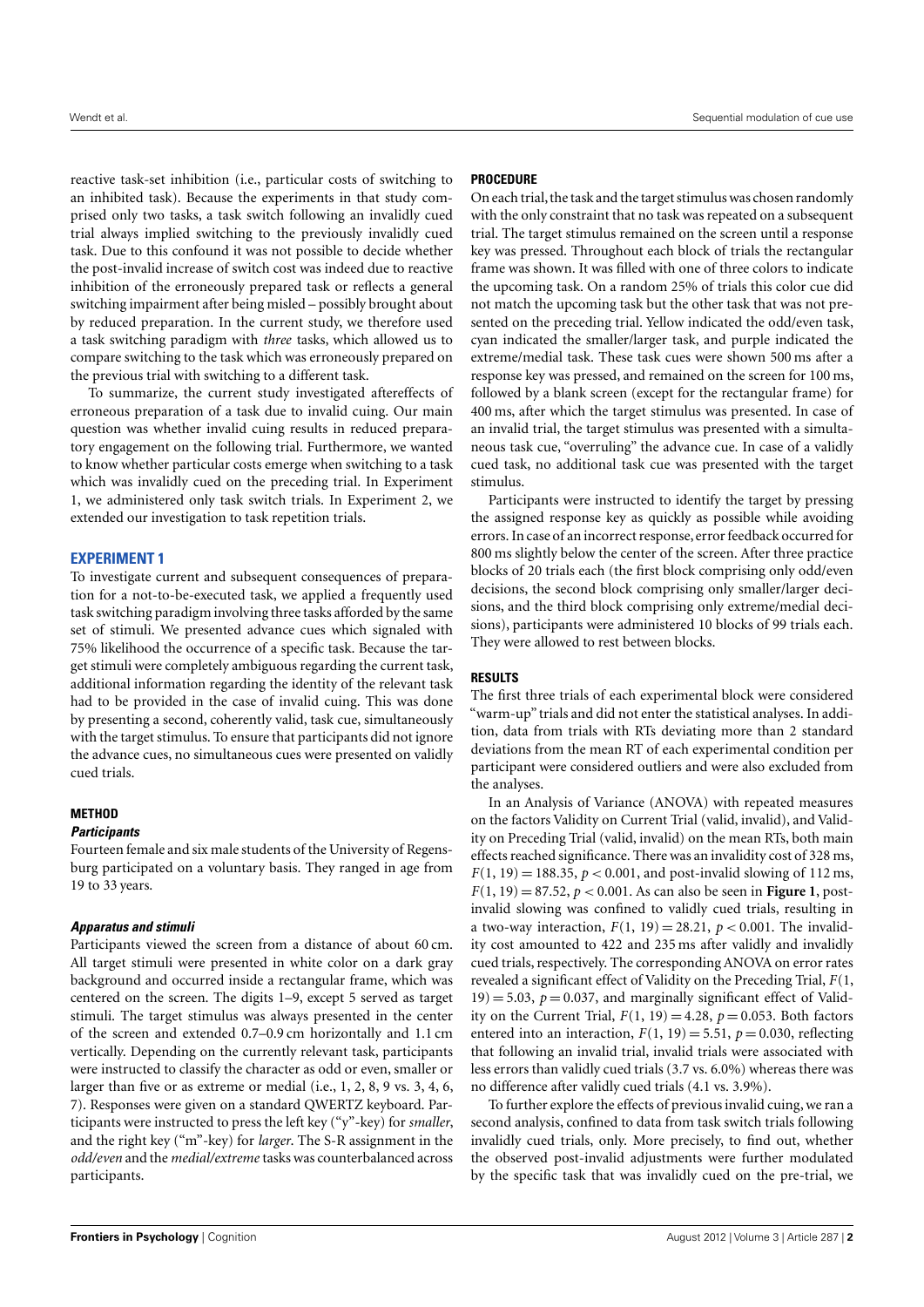

<span id="page-2-0"></span>ran an ANOVA with the factors Validity on Current Trial (valid, invalid) and Task (Invalidly) Cued on Preceding Trial (different, same as current task). The mean RT and error data are depicted in **[Figure 2](#page-2-1)**, left panel. As can be seen, switching to the task that was invalidly cued on the preceding trial impaired performance in both RTs and errors  $F(1, 19) = 4.04$ ,  $p = 0.059$ , and  $F(1, 19) = 5.07$ ,  $p = 0.036$ , respectively]. This impairment did not differ for validly and invalidly cued trials  $[F(1, 19) < 1$ , and  $F(1, 19)$  $19$ ) = 1.27,  $p = 0.273$ , for RTs and errors].

#### **DISCUSSION**

Experiment 1 replicated costs of invalid task cuing previously found with other procedures (Ruthruff et al., 2001; [Dreisbach et al.,](#page-4-5) [2002;](#page-4-5) [Hübner et al.,](#page-4-1) [2004a\)](#page-4-1). Interestingly, in the current study, the invalidity cost was confined to RTs, suggesting that participants adopted a response strategy which ensured constant performance accuracy across valid and invalid cuing conditions. As expected on the assumption of trial-to-trial adjustment of task preparation on the basis of its previous utility, the invalidity cost was reduced when the preceding trial was invalid, suggesting a general reluctance to engage in cue-based task preparation after having been misled.

Performance on trials associated with invalid cuing was particularly impaired when it implied switching to the task which was (invalidly) cued on the preceding trial. This extra cost is consistent with the assumption that an invalidly prepared task-set becomes subject to reactive inhibition. However, an alternative interpretation must be considered which relates to a confound with the



<span id="page-2-1"></span>specific cue sequence. More precisely, validly cued trials associated with switching to the previously cued task (e.g., aBaA with uppercase letters denoting tasks and lowercase letters denoting cues, respectively), and invalidly cued trials associated with switching to the remaining task (e.g., cBcA) are both necessarily associated with a cue repetition. That is, a lack of preparation following invalid switches should impair performance for valid task switches (aBaA), because here preparation would activate the correct task. Conversely, on invalid switches (following invalid switches, cBcA), in which preparation would activate an incorrect task-set, performance would be improved. Our results are thus also consistent with the assumption that participants are particularly reluctant to engage in cue-based preparation for the task which was invalidly cued on the preceding trial. It might also be conjectured that the lack of preparation is bound to usage of the previously misleading cue. However, the fact that [Hübner et al.](#page-4-1) [\(2004a,](#page-4-1) Experiment 4) found increased switch costs after invalid cuing even when different cues were used to indicate the same task, argues against this possibility. Although our data do not allow deciding between reactive inhibition and task-specific lack of preparation, the fact that the invalidity cost manifested only in RTs whereas the extra cost of switching to the previously cued task occurred in both RTs and errors suggests that different processes may underlie the two effects.

# **EXPERIMENT 2**

Experiment 2 closely resembled Experiment 1, the main modification being that, on each trial, the task was chosen randomly, resulting in an expected proportion of one third task repetition trials. The purpose of Experiment 2 was twofold. First, we wanted to replicate the sequential modulation of cuing validity obtained in Experiment 1. Second, extending the procedure to task repetitions allowed us to assess both the impact of current and previous invalid cuing on task repetition performance as well as to compare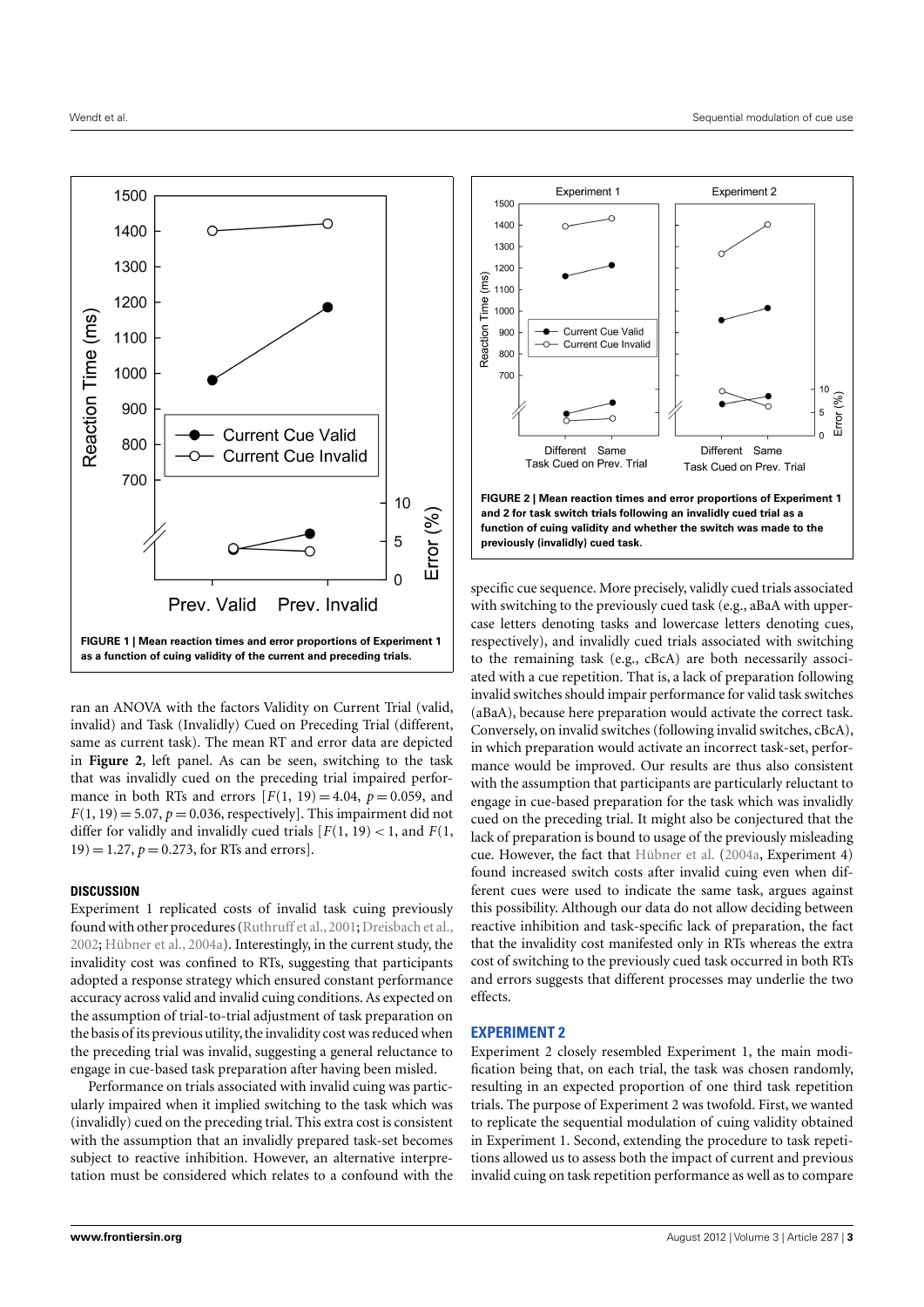task switch performance when the task was invalidly cued as a (different) task switch vs. when it was cued as a task repetition. Noteworthy in this regard, in previous studies of cuing validity, in which only two tasks were used (or in which cues were used which could only be followed by two tasks, one of them constituting a task repetition), invalid cuing of a task switch implied an actual task repetition whereas invalid cuing of a task repetition implied an actual task switch. Inasmuch as preparation for task repetitions and switches involves different processes, comparing invalidity costs on task repetition and switch trials is confounded by this factor.

#### **METHOD**

# **Participants**

Five female and 25 male students of the Helmut-Schmidt-University/University of the Federal Armed Forces Hamburg participated in exchange for partial course requirements. They ranged in age from 20 to 27 years.

# **Apparatus and stimuli**

Apparatus and stimuli were the same as in Experiment 1 with the exception that responses were given by pressing one of two response keys which were mounted on an external rectangular keyboard (10 cm  $\times$  18 cm). The response keys extended 1.0 cm  $\times$  1.0 cm and were separated by 8.0 cm (parallel to the keyboards long axis). Participants pressed the response keys with the index or middle fingers of their left and right hand.

#### **PROCEDURE**

The procedure was identical to the procedure of Experiment 1 with the following exceptions. First, the task was chosen randomly on each trial, resulting in an expected proportion of one third task repetition trials. After an incorrect response, the identical trial was repeated. Such repetitions were discarded from the analyses and not counted as trials.

#### **RESULTS**

The same exclusion criteria as in Experiment 1 were applied. Additionally, to ensure identical preparation conditions, we excluded data from trials which were invalidly cued as a task repetition. We also excluded direct stimulus repetitions because these have been shown to facilitate responding selectively on trials in which the task or cue repeats [\(Hübner et al.,](#page-4-6) [2004b\)](#page-4-6).

In an ANOVA with repeated measures on the factors Validity on Current Trial (valid, invalid), Validity on Preceding Trial (valid, invalid), and Task Sequence (repetition, switch) on the mean RTs, all main effects were significant. There was an invalidity cost of 365 ms,  $F(1, 29) = 222.12$ ,  $p < 0.001$ , post-invalid slowing of 70 ms,  $F(1, 29) = 21.09$ ,  $p < 0.001$ , and a task switch cost of 168 ms,  $F(1, 29) = 29.33$ ,  $p < 0.001$ . The invalidity cost was larger after a valid trial than after an invalid trial (482 vs. 247 ms),  $F(1, 29) = 159.59$ ,  $p < 0.001$ . Furthermore, the invalidity cost was larger for task switches than for task repetitions (389 vs. 340 ms),  $F(1, 29) = 11.11$ ,  $p < 0.003$ , and this was further modulated by a three-way interaction involving all factors,  $F(1, 29) = 15.48$ ,  $p < 0.001$ . As can be seen in **[Figure 3](#page-3-0)**, the reduction of the invalidity cost after an invalid predecessor trial was more pronounced on task repetition than on task switch trials. To examine this result pattern in more detail, planned comparisons were run, contrasting the



<span id="page-3-0"></span>invalidity cost on task repetition and task switch trials, separately. Both comparisons reached significance,  $F(1, 29) = 6.37$ ,  $p < 0.02$ , and  $F(1, 29) = 19.54$ ,  $p < 0.001$ , respectively, demonstrating that after a validly cued trial the invalidity cost affected task repetitions more strongly than task switches, whereas the opposite pattern occurred after an invalidly cued trial. No significant results were found in the corresponding error analysis (all *p*s > 0.24).

Analogously to Experiment 1, we ran an ANOVA, confined to data from task switch trials following an invalidly cued trial, with the factors Validity on Current Trial (valid, invalid) and Task (Invalidly) Cued on Preceding Trial (different, same as current task). The mean RT and error data are depicted in **[Figure 2](#page-2-1)**, right panel. Regarding RTs, switching to a task that was invalidly cued on the preceding trial again impaired performance by 97 ms, *F*(1,  $19$ ) = 14.60,  $p < 0.001$ . This impairment did not differ for validly and invalidly cued trials,  $F(1, 19) = 2.33$ ,  $p = 0.138$ . There were no significant effects in the error analysis (all  $ps > 0.20$ )<sup>[1](#page-3-1)</sup>.

#### **DISCUSSION**

Experiment 2 replicated the sequential modulation of cuing validity found in Experiment 1 and extended it to task repetition trials. Again, the invalidity cost was confined to RTs, whereas errors were kept at a constant level. Furthermore, Experiment 2 replicated the extra cost when switching to a previously invalidly cued task.

Intriguingly, the reduction of the invalidity cost after invalid trials was further modulated by task sequence. More precisely, task repetitions were associated with a larger invalidity cost after a valid trial and a smaller invalidity cost after an invalid trial than task

<span id="page-3-1"></span><sup>1</sup>To compare consequences of invalid preparation for a task repetition and for a task switch, we conducted an ANOVA involving only invalidly cued task switches with the factors Validity on Preceding Trial and Cuing (Task Repetition, Task Switch). Regarding RTs, trials which were invalidly cued as a task repetition were generally facilitated (by 74 ms after a valid predecessor trial and by 48 ms after an invalid predecessor trial),  $F(1, 29) = 19.54$ ,  $p < 0.001$ . The two factors did not interact,  $F < 1$ . There were no significant effects in the corresponding error analysis (all *F*s < 1).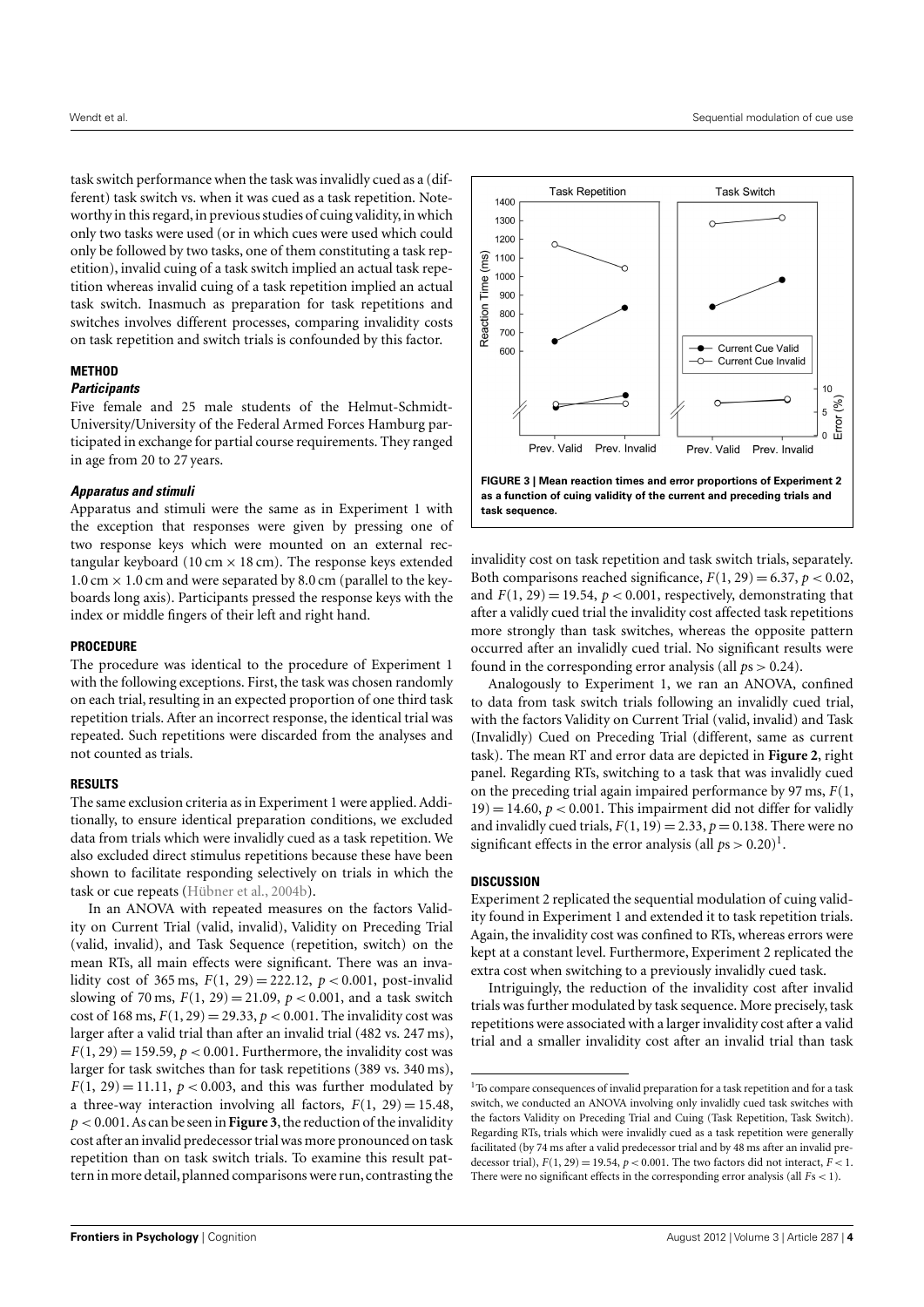switches. This modulation cannot be attributed to a difference in the preparation processes because at the time of preparation participants did not know whether a task repetition or switch would follow. By consequence, it has to be assumed that task repetitions are more strongly affected by the variation in cue-based preparation after valid and invalid trials than task switches. At first sight, it seems plausible to assume that a recently instantiated task-set may be more easily re-activated after being misled, thus predicting a lower invalidity cost for task repetitions than for task switches after an invalidly cued trial. However, findings of relative performance impairment when switching back to a task compared to when switching to a task not executed on previous trials (i.e., ABA vs. CBA task sequences) have been accounted for in terms of inhibition of the to-be-abandoned task-set [\(Mayr and Keele,](#page-5-2) [2000;](#page-5-2) [Mayr,](#page-5-3) [2007;](#page-5-3) for a review see [Koch et al.,](#page-4-7) [2010\)](#page-4-7). Assuming that backward inhibition is implemented during preparation, invalidity costs should be larger on task repetition trials (i.e., because inhibition has to be overcome) than on task switch trials. Given the broad empirical evidence that backward inhibition depends on appropriate preparation for the new task [\(Dreisbach et al.,](#page-4-5) [2002,](#page-4-5) Experiment 5; [Mayr and Keele,](#page-5-2) [2000;](#page-5-2) [Hübner et al.,](#page-4-8) [2003;](#page-4-8) [Dreis](#page-4-2)[bach and Haider,](#page-4-2) [2006;](#page-4-2) [Kuhns et al.,](#page-5-4) [2007,](#page-5-4) Experiment 3; see also [Li](#page-5-5) [and Dupuis,](#page-5-5) [2008\)](#page-5-5), it seems conceivable that backward inhibition suffers from post-invalid reduction of preparatory activity. That is, the reduction of preparation after an invalidly cued trial (which normally goes along with the inhibition of the just executed task) then reduces backward inhibition accordingly. Backward inhibition might thus account for both the larger invalidity cost on task repetition trials after a valid predecessor trial (more invalid preparation and thus stronger backward inhibition on invalid trials), and the smaller invalidity cost on task repetitions after an invalid predecessor trial (less preparation and thus less backward inhibition on invalid trials).

# **GENERAL DISCUSSION**

When people switch between simple cognitive tasks, performance benefits from advance cuing of the identity of the upcoming task. In particular, task performance increases with the probability of occurrence, suggesting that preparation is gradually adjusted to its expected utility. The current study provides evidence for adjustment of task preparation on the basis of its utility on the directly preceding trial. On both task switch (Experiment 1 and 2) and task repetition trials (Experiment 2) costs of invalid task cuing were strongly reduced when the directly preceding trial also involved

# **REFERENCES**

- <span id="page-4-3"></span>Botvinick, M. M., Braver, T. S., Barch, D. M., Carter, C. S., and Cohen, J. D. (2001). Conflict monitoring and cognitive control. *Psychol. Rev.* 108, 624–652.
- <span id="page-4-2"></span>Dreisbach, G., and Haider, H. (2006). Preparatory adjustment of cognitive control in the task switching paradigm. *Psychon. Bull. Rev.* 13, 334–338.
- <span id="page-4-5"></span>Dreisbach, G., Haider, H., and Kluwe, R. H. (2002). Preparatory processes

in the task-switching paradigm: evidence from the use of probability cues. *J. Exp. Psychol. Learn. Mem. Cogn.* 28, 468–483.

- <span id="page-4-4"></span>Gratton, G., Coles, M. G., and Donchin, E. (1992). Optimizing the use of information: strategic control of activation of responses. *J. Exp. Psychol. Gen.* 121, 480–506.
- <span id="page-4-8"></span>Hübner, M., Dreisbach, G., Haider, H., and Kluwe, R. H. (2003). Backward inhibition as a means of sequential task-set control: evidence for

an invalid cue. This sequential modulation resembles trial-totrial adjustment effects regarding the processing of task-irrelevant stimulus features [\(Gratton et al.,](#page-4-4) [1992;](#page-4-4) [Botvinick et al.,](#page-4-3) [2001\)](#page-4-3) and suggests that participants engage less in cue-based task preparation processes after being misled.

Extending previous studies of invalid task cuing, we used a task switching paradigm with three tasks which allowed us to deconfound invalid task cuing and task sequence by assessing performance on both task repetition trials and on task switch trials after cuing of a task switch. Contrasting with previous results of additive or under additive interactions of cuing validity and task sequence [\(Ruthruff et al.,](#page-5-1) [2001;](#page-5-1) [Dreisbach et al.,](#page-4-5) [2002;](#page-4-5) [Hübner](#page-4-1) [et al.,](#page-4-1) [2004a\)](#page-4-1) we observed an overall larger invalidity cost on task switches than on task repetitions. This interaction is difficult to interpret, however, given the modulation by previous cuing validity, that is, the fact that the reduction of the invalidity cost was more pronounced on task repetition than on task switch trials. A possible explanation is to assume that performance on invalidly cued task repetition trials is particularly impaired by anticipatory backward inhibition and that preparation following an invalidly cued trial lacks this component. Future research is necessary to disentangle preparatory activation of the set for an upcoming task and inhibition of the set of the preceding task in more detail.

In addition to assessing the sequential modulation of the invalidity cost, our experimental set-up allowed us to look more specifically at the performance on task switch trials following an invalidly cued trial when switching to a previously cued task vs. when switching to the remaining task. In both experiments, we observed an extra cost in the former case. This finding can be explained by particular reluctance to prepare for a task (or to use a task cue) which is associated with recent invalid preparation. Alternatively, it is conceivable that invalid task preparation enhances task competition which then triggers control measures of task-set inhibition [\(Hübner et al.,](#page-4-1) [2004a\)](#page-4-1).The results of the current study thus provide a new example for online, trial-to-trial adjustment of cognitive processing, clearly demonstrating that the degree of task preparation depends on previous success, possibly reflecting both anticipatory and reactive inhibition to ensure efficient performance regarding a currently relevant task in the face of exogenously and endogenously evoked competition.

# **ACKNOWLEDGMENTS**

We thank Carmen Hefer and Falco Walther for data collection. The article processing fee was sponsored by Deutsche Forschungsgemeinschaft DFG.

reduction of task competition. *J. Exp. Psychol. Learn. Mem. Cogn.* 29, 289–297.

- <span id="page-4-1"></span>Hübner, M., Kluwe, R. H., Luna-Rodriguez, A., and Peters, A. (2004a). Task preparation and stimulus-evoked competition. *Acta Psychol. (Amst)* 115, 211–34.
- <span id="page-4-6"></span>Hübner, M., Kluwe, R. H., Luna-Rodriguez, A., and Peters, A. (2004b). Response selection difficulty and asymmetrical costs of

switching between tasks and stimuli: no evidence for an exogenous component of task-set reconfiguration.*J. Exp. Psychol. Hum. Percept. Perform.* 30, 1043–1063.

- <span id="page-4-0"></span>Kiesel, A., Steinhauser, M., Wendt, M., Falkenstein, M., Jost, K., Philipp, A. M., and Koch, I. (2010). Control and interference in task switching – a review. *Psychol. Bull.* 136, 849–874.
- <span id="page-4-7"></span>Koch, I., Gade, M., Schuch, S., and Philipp, A. M. (2010). The role